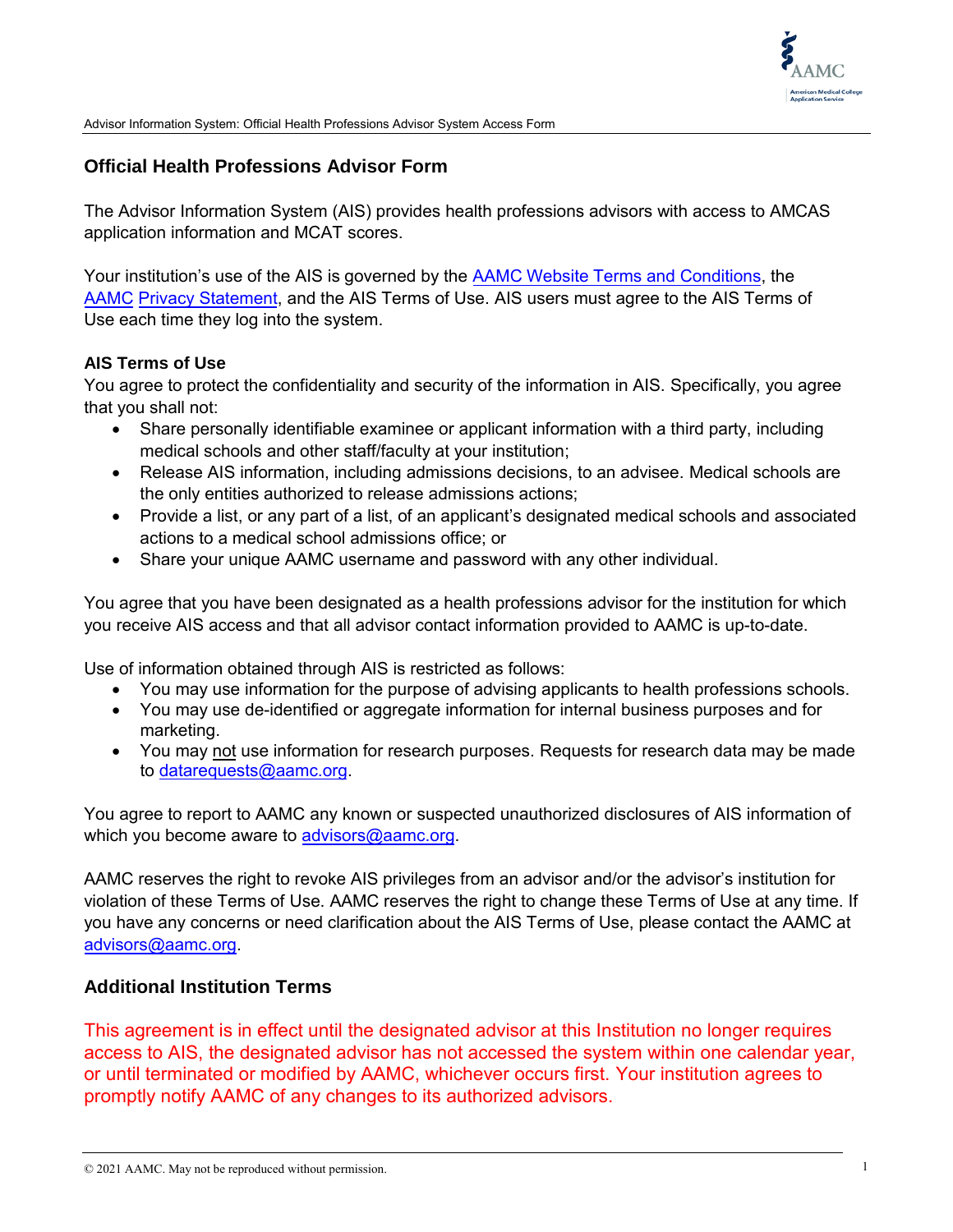

Advisor Information System: Official Health Professions Advisor System Access Form

Please complete the information below for the advisor(s) requesting AIS access and send it to the address and/or email provided below. All fields are required. Please type or print**.**

| <b>First Name</b>                                                              |                    | <b>Middle Name</b><br><b>Last Name</b> |                  |              |     |
|--------------------------------------------------------------------------------|--------------------|----------------------------------------|------------------|--------------|-----|
| <b>Title</b>                                                                   |                    |                                        |                  |              |     |
| <b>Institution Address</b>                                                     |                    | City                                   |                  | <b>State</b> | Zip |
| Phone                                                                          |                    | <b>Work Email</b>                      |                  |              |     |
| If applicable, please list the previous institution for which AIS was granted. |                    |                                        |                  |              |     |
| <b>First Name</b><br><b>Middle Name</b>                                        |                    | <b>Last Name</b>                       |                  |              |     |
| <b>Title</b>                                                                   |                    |                                        |                  |              |     |
| <b>Institution Address</b>                                                     |                    | City                                   |                  | State        | Zip |
| Phone                                                                          |                    | <b>Work Email</b>                      |                  |              |     |
| If applicable, please list the previous institution for which AIS was granted. |                    |                                        |                  |              |     |
| <b>First Name</b>                                                              | <b>Middle Name</b> |                                        | <b>Last Name</b> |              |     |
| <b>Title</b>                                                                   |                    |                                        |                  |              |     |
| <b>Institution Address</b>                                                     |                    | City                                   |                  | <b>State</b> | Zip |
| Phone                                                                          |                    | <b>Work Email</b>                      |                  |              |     |
| If applicable, please list the previous institution for which AIS was granted. |                    |                                        |                  |              |     |

If you are replacing one or more advisor(s) at your institution, please check the box(es) below and provide their information. Please type or print.

| <b>Please Check</b> | I certify that the following individual is no longer an advisor at this institution. |                                                                                      |  |                  |  |
|---------------------|--------------------------------------------------------------------------------------|--------------------------------------------------------------------------------------|--|------------------|--|
| <b>First Name</b>   |                                                                                      | <b>Middle Name</b>                                                                   |  | <b>Last Name</b> |  |
| <b>Work Email</b>   |                                                                                      |                                                                                      |  |                  |  |
| <b>Please Check</b> |                                                                                      | I certify that the following individual is no longer an advisor at this institution. |  |                  |  |
| <b>First Name</b>   |                                                                                      | <b>Middle Name</b>                                                                   |  | <b>Last Name</b> |  |
| <b>Work Email</b>   |                                                                                      |                                                                                      |  |                  |  |
| <b>Please Check</b> |                                                                                      | I certify that the following individual is no longer an advisor at this institution. |  |                  |  |
| <b>First Name</b>   |                                                                                      | <b>Middle Name</b>                                                                   |  | <b>Last Name</b> |  |
| <b>Work Email</b>   |                                                                                      |                                                                                      |  |                  |  |